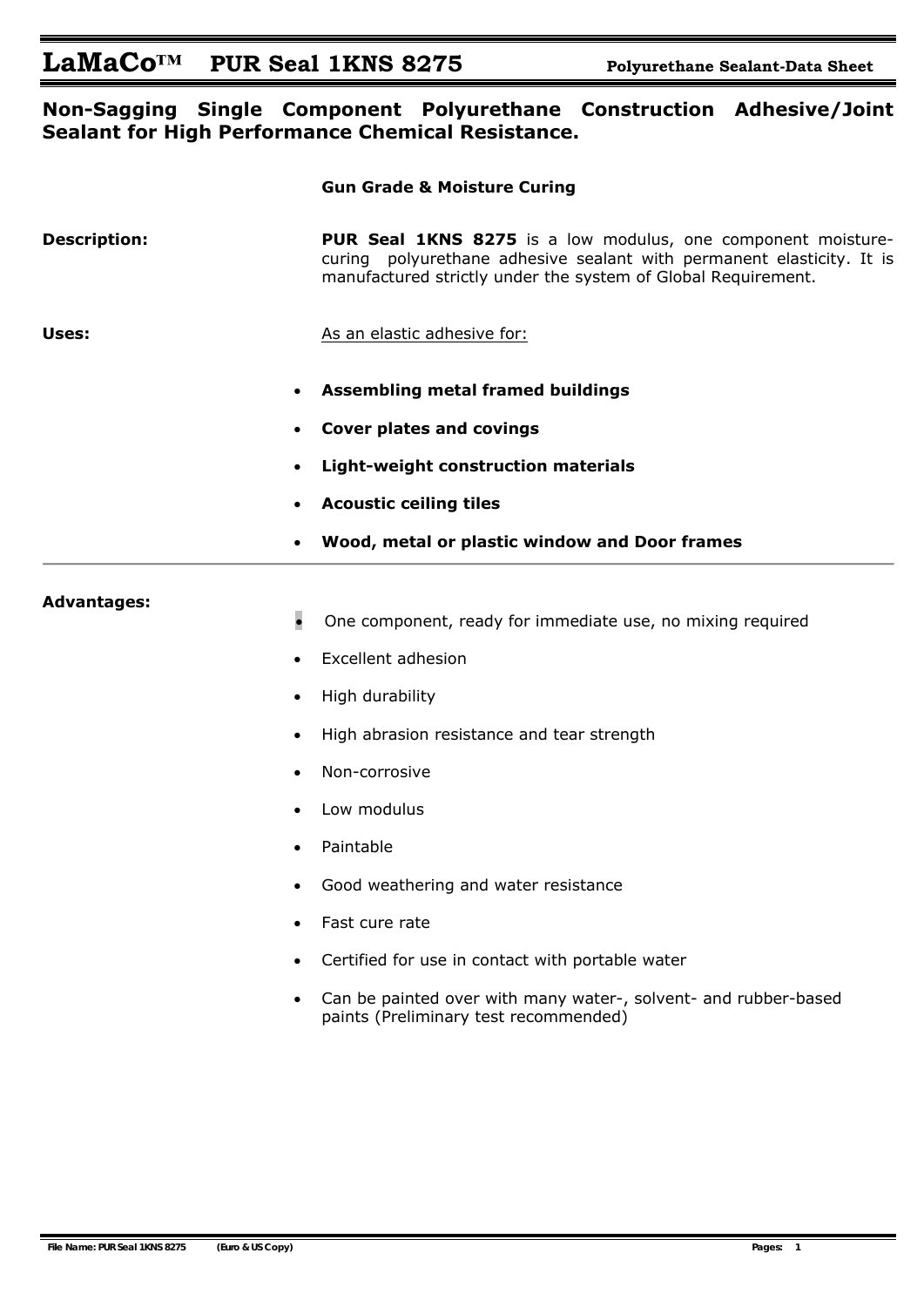## **Technical Data (Typical)**

### **PUR Seal 1KNS 8275**

| <b>Types</b>                   | Cross linking Pre-Polymer Polyurethane.                                                                                                                                                                                  |  |  |  |
|--------------------------------|--------------------------------------------------------------------------------------------------------------------------------------------------------------------------------------------------------------------------|--|--|--|
| <b>Color</b>                   | Black, White, Gray                                                                                                                                                                                                       |  |  |  |
| Odor                           | no                                                                                                                                                                                                                       |  |  |  |
| <b>Appearance</b>              | uniform paste                                                                                                                                                                                                            |  |  |  |
| <b>Density</b>                 | 1.15-1.2 kg per litre                                                                                                                                                                                                    |  |  |  |
| <b>Solid Contents</b>          | 100%                                                                                                                                                                                                                     |  |  |  |
| <b>Elastic Recovering %</b>    | >95%                                                                                                                                                                                                                     |  |  |  |
| <b>Sagginess</b>               | 0                                                                                                                                                                                                                        |  |  |  |
| <b>Curing rate</b>             | $3~5$ mm/24hr                                                                                                                                                                                                            |  |  |  |
| <b>Shore «A» Hardness</b>      | $45 \sim 55$                                                                                                                                                                                                             |  |  |  |
| <b>Application Temperature</b> | $5^{\circ}$ C ~ 40 $^{\circ}$ C                                                                                                                                                                                          |  |  |  |
| <b>Service Temperature</b>     | -40°C $\sim$ 80°C                                                                                                                                                                                                        |  |  |  |
| <b>Tack Free Time</b>          | 45~75 minutes                                                                                                                                                                                                            |  |  |  |
| <b>Tensile Strength</b>        | >2.0Mpa                                                                                                                                                                                                                  |  |  |  |
| <b>Elongation at Break</b>     | 600%                                                                                                                                                                                                                     |  |  |  |
| <b>Shearing Strength</b>       | >1.5Mpa                                                                                                                                                                                                                  |  |  |  |
| <b>Tear Resistance</b>         | Approximately 0.35 N/mm <sup>2</sup>                                                                                                                                                                                     |  |  |  |
| <b>Pot Life</b>                | 20 $\degree$ C $\approx$ 45 minutes<br>30°C ≈ 30 minutes<br>40 $\degree$ C $\approx$ 15 minutes                                                                                                                          |  |  |  |
| <b>Shelf Life</b>              | Approximately 12 months in unopened original containers.                                                                                                                                                                 |  |  |  |
| <b>Packaging</b>               | 600ml sausage                                                                                                                                                                                                            |  |  |  |
| <b>Movement Capacity</b>       | <b>Concrete Surfaces:</b><br>$\approx$ 35% of average joint width<br><b>Bituminous Surfaces:</b><br>$\approx$ 28% of average joint width                                                                                 |  |  |  |
| <b>Storage Condition</b>       | Store in cool and dry place $(5\sim30^{\circ}C$ recommended). Avoid damage to<br>the package. When stored at the recommended conditions in original,<br>unopened containers, this product has a shelf life of 12 months. |  |  |  |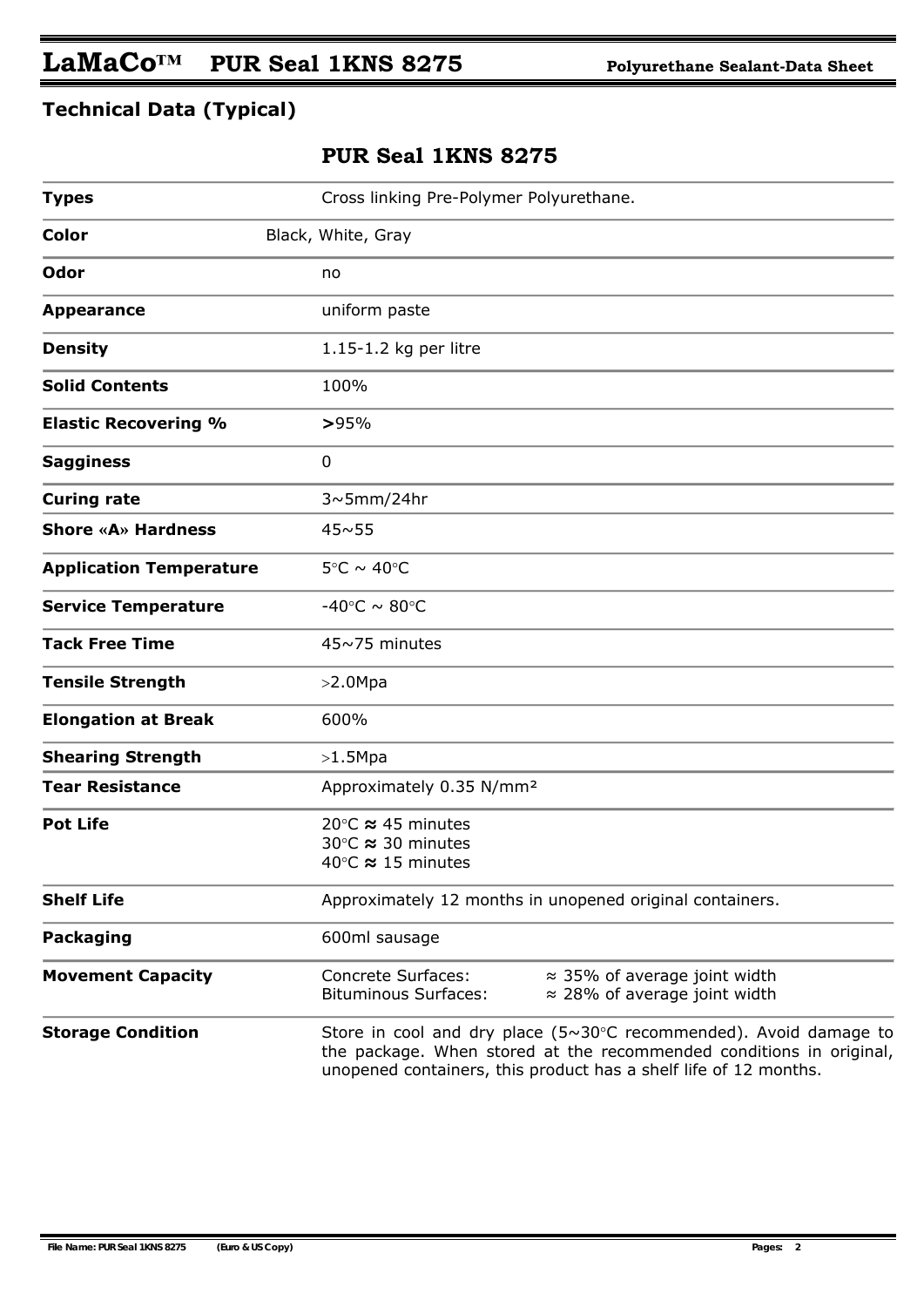# **LaMaCo™ PUR Seal 1KNS 8275 Polyurethane Sealant-Data Sheet**

#### **Consumption Guide Coverage in meter per kg sealant**

| Joint | Width             | 8    | 10  | 15  | 20  | 25  |
|-------|-------------------|------|-----|-----|-----|-----|
|       | <b>Depth</b>      | mm   | mm  | mm  | mm  | mm  |
|       | 8 mm              | 10.5 | 8.4 | 5.6 | 4.2 | 3.4 |
|       | <b>10 mm</b>      | 8.4  | 6.7 | 4.5 | 3.4 | 2.7 |
|       | <b>15 mm</b>      | 5.6  | 4.5 | 3.0 | 2.2 | 1.8 |
|       | <b>20 mm</b>      | 4.2  | 3.4 | 2.2 | 1.7 | 1.3 |
|       | $25 \, \text{mm}$ | 3.4  | 2.7 | 1.8 | 1.3 | 1.1 |

 *1 litre PUR Seal 1KNS 8275 by volume = 1.15-1.2 kg per litre*  **Typical properties after seven days cure at 25°C and 50% RH.** 

#### **Instructions For Use**

**Joint Preparation All joints must be clean, dry and free from any loosely adhering** particles. Remove oil and grease and if necessary color coatings and other surface contaminants. Minor damages to joint surface should be repaired first using **Epo Bond Putty or Epo Mortar or Cem Strength or Cem Grout**. All metals should be degreased and free from rust or oxide layers.

**Joint Depth** To avoid a three-sided joint and to ensure correct joint depths, polyethylene foam is inserted tightly into the joint. Where joints have been formed with fibre filler boards, this must be raked back to the required depth and a bond breaker tape inserted. For neat straight edges, apply masking tape along the joint flanks.

**Priming** Primers may be required to achieve optimal adhesion depending on the nature of substrates.

> Use Epo Bond Primer for all cement-bounded building materials, exposed brickwork, asbestos cement, natural and artificial stonework, polyester and hard PVC. Drying time is minimum 1 hour and maximum 5 hours.

> For all metal, glass, clinker and stoneware use Epo Bond Primer combined with Epo Bond Primer. Allow Epo Bond Primer to dry for at least 2 hours before applying Epo Bond Primer.

> Use Epo Bond Primer for bituminous covering joint. Two coats are necessary with an interval drying time of minimum 12 hours and 24 hours for final drying.

> No priming is necessary for epoxy and polyurethane surfaces. However, these substrates are to be grounded, roughened and activated with Colma-Cleaner.

**Application** Minimum application temperature 5°C. For easier use store cartridges at temperatures between 10~20°C. Break inner seal at extrusion end of cartridge. Affix nozzle to cartridge, cut tip to suit joint size. Install into a caulking gun. Apply in spots or beads on prepared surface, tapping or pressing the part to be adhered against the substrate. The thickness of the bead depends on the surface texture (1mm~5mm). For sausages, a barrel gun is required, clip the end of the sausage and place in barrel gun. Using the trigger extrude the sealant, to stop depress using the catch plate. Apply PUR Seal 1KNS 8275 in a continuous bead using enough pressure to properly fill the joint. When making sides of joints for neatness, remove tape before the sealant cures. Always allow sufficient surface exposed to moisture.